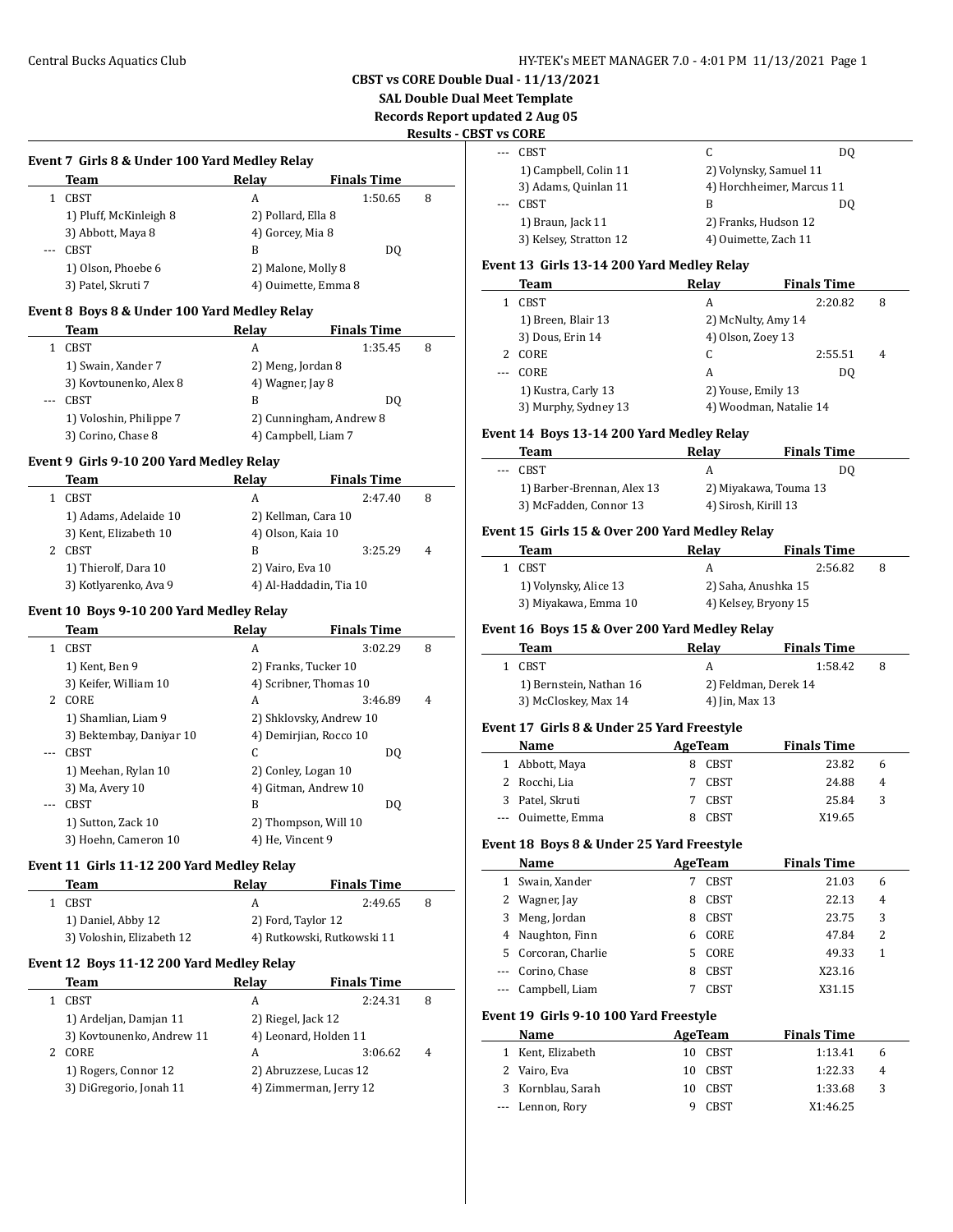**SAL Double Dual Meet Template**

**Records Report updated 2 Aug 05 RST vs CORE** 

 $\overline{\phantom{a}}$ 

 $\overline{\phantom{0}}$ 

 $\sim$ 

|     |                                             |                   |                    | Results - Cl |
|-----|---------------------------------------------|-------------------|--------------------|--------------|
|     | Event 20 Boys 9-10 100 Yard Freestyle       |                   |                    |              |
|     | Name                                        | <b>AgeTeam</b>    | Finals Time        |              |
| 1   | Bektembay, Daniyar                          | 10<br>CORE        | 1:08.93            | 6            |
| 2   | Breiland, Jack                              | 10<br><b>CBST</b> | 1:40.41            | 4            |
| 3   | Gitman, Andrew                              | CBST<br>10        | 1:52.35            | 3            |
|     | 4 Conley, Logan                             | 10<br>CBST        | 2:01.04            | 2            |
| --- | Thompson, Will                              | 10<br>CBST        | X1:48.09           |              |
| --- | He, Vincent                                 | 9<br><b>CBST</b>  | X1:53.82           |              |
|     | Event 21 Girls 11-12 100 Yard Freestyle     |                   |                    |              |
|     | Name                                        | <b>AgeTeam</b>    | <b>Finals Time</b> |              |
|     | 1 Thierolf, Cailyn                          | 12<br>CBST        | 1:19.43            | 6            |
|     | 2 Harrison, Emma                            | 12<br>CORE        | 1:19.54            | 4            |
| 3   | Daniel, Abby                                | 12<br>CBST        | 1:20.94            | 3            |
|     | 4 Ford, Taylor                              | 12 CBST           | 1:26.25            | 2            |
|     | Event 22 Boys 11-12 100 Yard Freestyle      |                   |                    |              |
|     | Name                                        | <b>AgeTeam</b>    | <b>Finals Time</b> |              |
|     | 1 Kovtounenko, Andrew                       | 11 CBST           | 57.40              | 6            |
|     | 2 Riegel, Jack                              | 12<br>CBST        | 59.50              | 4            |
| 3   | Rogers, Connor                              | 12<br>CORE        | 1:21.10            | 3            |
|     | 4 Leonard, Holden                           | 11 CBST           | 1:29.75            | 2            |
| 5   | Zimmerman, Jerry                            | 12 CORE           | 1:34.37            | 1            |
| 6   | Abruzzese, Lucas                            | 12 CORE           | 1:41.83            |              |
| --- | Adams, Quinlan                              | 11<br><b>CBST</b> | X1:40.64           |              |
| --- | Volynsky, Samuel                            | 11 CBST           | X1:50.60           |              |
|     | Event 23 Girls 13-14 100 Yard Freestyle     |                   |                    |              |
|     | Name                                        | AgeTeam           | <b>Finals Time</b> |              |
|     | 1 Woodman, Natalie                          | 14 CORE           | 1:05.18            | 6            |
|     | 2 Breen, Blair                              | 13<br>CBST        | 1:07.11            | 4            |
| 3   | Murphy, Sydney                              | 13<br>CORE        | 1:09.18            | 3            |
| 4   | McNulty, Amy                                | 14 CBST           | 1:16.89            | 2            |
| 5   | Sanders, Ryleigh                            | 13 CORE           | 1:27.19            |              |
| 6   | Cohan, Ashley                               | 13 CBST           | 1:28.68            | 1            |
| 7   | Kitzmiller, Ruby                            | 14<br>CORE        | 1:49.94            |              |
| 8   | Pilgrim, Isabella                           | 14<br>CORE        | 2:00.75            |              |
| --- | Sjostedt, Zofia                             | 13<br><b>CBST</b> | X1:29.62           |              |
|     | Event 24 Boys 13-14 100 Yard Freestyle      |                   |                    |              |
|     | Name                                        | <b>AgeTeam</b>    | <b>Finals Time</b> |              |
|     | 1 Jin, Max                                  | 13 CBST           | 1:06.68            | 6            |
|     | 2 Miyakawa, Touma                           | 13 CBST           | 1:16.32            | 4            |
|     | 3 Eroh, Trent                               | 14 CORE           | 1:30.29            | 3            |
|     | 4 Shinn, Nico                               | 13 CORE           | 1:40.81            | 2            |
|     | Event 25 Girls 15 & Over 200 Yard Freestyle |                   |                    |              |
|     | Name                                        | <b>AgeTeam</b>    | <b>Finals Time</b> |              |
|     | 1 Bristow, Sam                              | 17 CORE           | 2:16.98            | 6            |
| 2   | Saha, Anushka                               | 15<br>CBST        | 2:40.89            | 4            |
|     | 3 Kelsey, Bryony                            | 15<br><b>CBST</b> | 3:14.80            | 3            |
|     | Event 26 Boys 15 & Over 200 Yard Freestyle  |                   |                    |              |
|     | Name                                        | <b>AgeTeam</b>    | <b>Finals Time</b> |              |
|     | 1 McGrath, Francis                          | <b>CBST</b><br>15 | 1:59.67            | 6            |

#### **Event 27 Girls 8 & Under 25 Yard Backstroke**

| Name                  | AgeTeam | <b>Finals Time</b> |              |
|-----------------------|---------|--------------------|--------------|
| 1 Pluff, McKinleigh   | 8 CBST  | 26.95              | <sub>6</sub> |
| 2 Juszczyszyn, Hailey | 6 CBST  | 33.32              | 4            |
| --- Olson, Phoebe     | 6 CBST  | X31.90             |              |
| --- Smith, Carsyn     | CBST    | DΟ                 |              |

#### **Event 28 Boys 8 & Under 25 Yard Backstroke**

|   | Name                 |    | AgeTeam     | <b>Finals Time</b> |                |  |
|---|----------------------|----|-------------|--------------------|----------------|--|
|   | 1 Cunningham, Andrew | 8  | <b>CBST</b> | 29.03              | 6              |  |
|   | 2 Voloshin, Philippe |    | <b>CBST</b> | 30.11              | $\overline{4}$ |  |
| 3 | Corino, Chase        | 8  | <b>CBST</b> | 37.34              | 3              |  |
|   | 4 Corcoran, Charlie  | 5. | CORE        | 1:02.82            | 2              |  |
|   | --- Wagner, Jay      | 8  | <b>CBST</b> | X24.71             |                |  |
|   | --- Campbell, Liam   |    | <b>CBST</b> | X33.96             |                |  |
|   | Naughton, Finn       |    | CORE        | DO.                |                |  |

#### **Event 29 Girls 9-10 50 Yard Backstroke**

|     | Name               |    | AgeTeam     | <b>Finals Time</b> |   |  |
|-----|--------------------|----|-------------|--------------------|---|--|
| 1   | Olson, Kaia        | 10 | <b>CBST</b> | 42.73              | 6 |  |
| 2   | Adams, Adelaide    | 10 | <b>CBST</b> | 44.81              | 4 |  |
| 3   | Freer, Juliet      | 10 | <b>CBST</b> | 48.08              | 3 |  |
| 4   | Rogers, Brielle    | 10 | CORE        | 58.46              | 2 |  |
|     | Tomlinson, Harper  | 10 | <b>CBST</b> | X45.89             |   |  |
|     | Thierolf, Dara     | 10 | <b>CBST</b> | X48.08             |   |  |
|     | Cook, Gabriella    | 10 | <b>CBST</b> | X52.73             |   |  |
|     | Davis, Addie       | 10 | <b>CBST</b> | X54.02             |   |  |
|     | Al-Haddadin, Tia   | 10 | <b>CBST</b> | X55.42             |   |  |
|     | Voloshin, Isabella | 9  | <b>CBST</b> | X58.08             |   |  |
|     | Moraca, Liv        | 9  | <b>CBST</b> | X59.13             |   |  |
|     | Campbell, Emma     | 9  | <b>CBST</b> | X59.33             |   |  |
| --- | Vollrath, Luke     | 10 | <b>CBST</b> | X <sub>D</sub> O   |   |  |

#### **Event 30 Boys 9-10 50 Yard Backstroke**

|              | Name                |    | AgeTeam     | <b>Finals Time</b> |   |
|--------------|---------------------|----|-------------|--------------------|---|
| $\mathbf{1}$ | Thompson, Will      | 10 | <b>CBST</b> | 50.42              | 6 |
| 2            | Sutton, Zack        | 10 | <b>CBST</b> | 51.39              | 4 |
| 3            | Satheesh, Siddharth | 10 | <b>CBST</b> | 57.16              | 3 |
| 4            | Shamlian, Liam      | 9  | CORE        | 59.87              | 2 |
|              | 5 Shklovsky, Andrew | 10 | CORE        | 1:00.94            | 1 |
| 6            | Miller, Tre         | 10 | CORE        | 1:03.29            |   |
| $\cdots$     | Skipper, Ryatt      | 10 | <b>CBST</b> | X50.02             |   |
|              | Conley, Logan       | 10 | <b>CBST</b> | X54.51             |   |
|              | Franks, Tucker      | 10 | <b>CBST</b> | X57.47             |   |
|              | Ma, Avery           | 10 | <b>CBST</b> | X58.32             |   |
|              | He, Vincent         | 9  | <b>CBST</b> | X1:02.37           |   |

### **Event 31 Girls 11-12 50 Yard Backstroke**

| Name                | AgeTeam | <b>Finals Time</b> |              |
|---------------------|---------|--------------------|--------------|
| 1 Ford, Taylor      | 12 CBST | 44.21              | <sub>6</sub> |
| 2 Demirjian, Lucea  | 12 CORE | 48.03              | 4            |
| 3 Zimmerman, Taylor | 11 CBST | 50.13              | -3           |

# **Event 32 Boys 11-12 50 Yard Backstroke**

| Name               | AgeTeam | <b>Finals Time</b> |  |
|--------------------|---------|--------------------|--|
| 1 Ardeljan, Damjan | 11 CBST | 38.33<br>6         |  |
| 2 Leonard, Holden  | 11 CBST | 47.73<br>4         |  |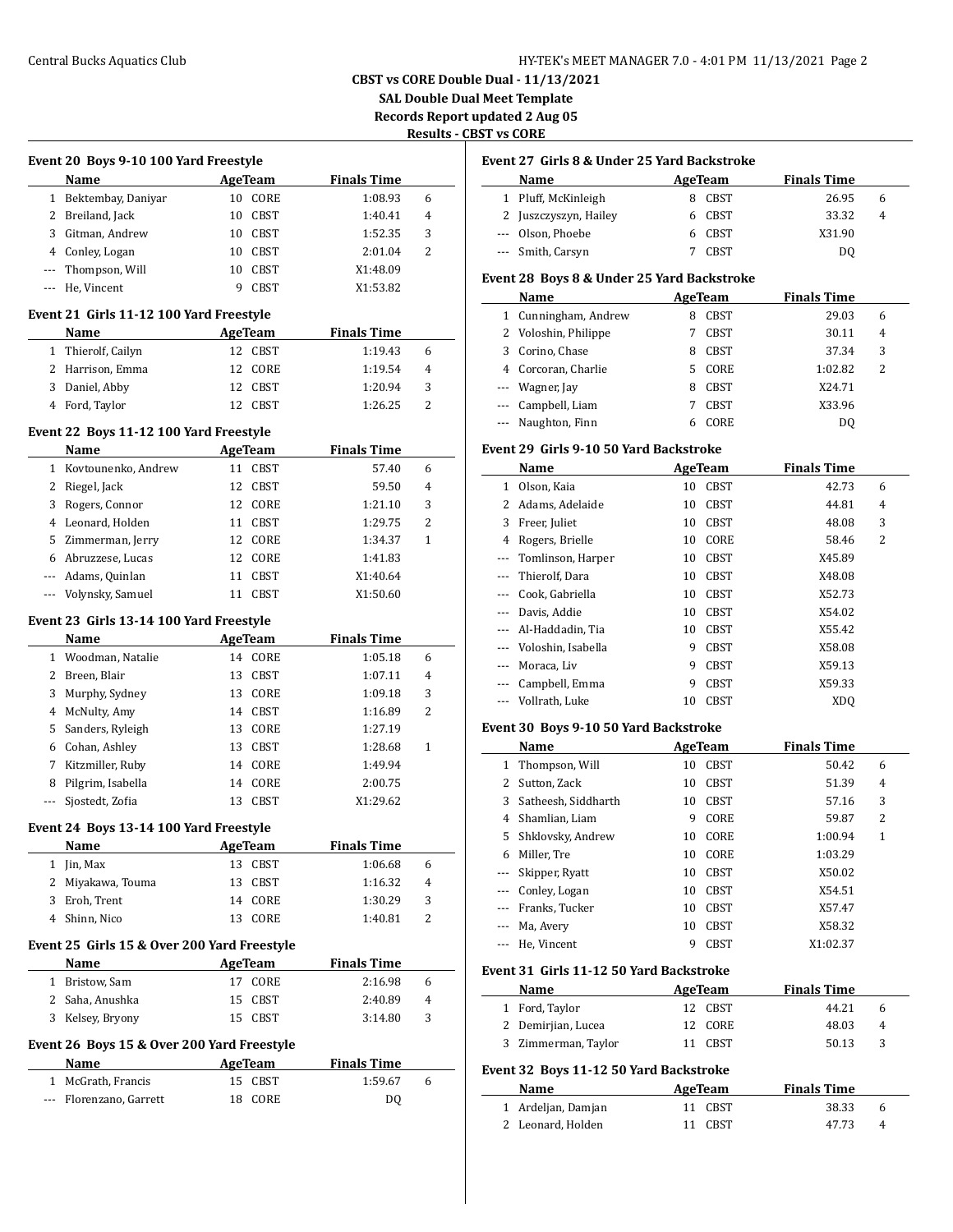**SAL Double Dual Meet Template**

**Records Report updated 2 Aug 05 Results Results** 

|     | (Event 32 Boys 11-12 50 Yard Backstroke)                                 |                          |                           |                               | <b>Results - CBS</b> |
|-----|--------------------------------------------------------------------------|--------------------------|---------------------------|-------------------------------|----------------------|
|     | Name                                                                     |                          | <b>AgeTeam</b>            | <b>Finals Time</b>            |                      |
|     | 3 Braun, Jack                                                            |                          | 11 CBST                   | 50.15                         | 3                    |
|     | 4 Zimmerman, Jerry                                                       |                          | 12 CORE                   | 51.67                         | 2                    |
|     | 5 Abruzzese, Lucas                                                       |                          | 12 CORE                   | 1:00.40                       | 1                    |
|     | 6 Houser, Jack                                                           |                          | 11 CORE                   | 1:03.66                       |                      |
|     |                                                                          |                          |                           |                               |                      |
|     | --- Ouimette, Zach                                                       |                          | 11 CBST<br>11 CBST        | X55.12                        |                      |
|     | --- Glatz, Colin                                                         |                          |                           | X57.14                        |                      |
|     | Event 33 Girls 13-14 100 Yard Backstroke                                 |                          |                           |                               |                      |
|     | Name                                                                     | <b>Example 2</b> AgeTeam |                           | <b>Finals Time</b>            |                      |
|     | 1 Breen, Blair                                                           |                          | 13 CBST                   | 1:17.93                       | 6                    |
|     | 2 Youse, Emily                                                           |                          | 13 CORE                   | 1:22.61                       | 4                    |
|     | 3 Kustra, Carly                                                          |                          | 13 CORE                   | 1:23.85                       | 3                    |
|     | 4 Volynsky, Alice                                                        |                          | 13 CBST                   | 1:30.02                       | 2                    |
|     | 5 McNulty, Amy                                                           |                          | 14 CBST                   | 1:31.54                       | 1                    |
|     | 6 Ruane, Kaitlyn                                                         |                          | 13 CORE                   | 1:34.71                       |                      |
|     | 7 Taggart, Sydney                                                        |                          | 13 CORE                   | 1:41.97                       |                      |
|     | --- Girsh, Adriana                                                       |                          | 13 CBST                   | X1:43.86                      |                      |
|     |                                                                          |                          |                           |                               |                      |
|     | Event 34 Boys 13-14 100 Yard Backstroke                                  |                          |                           |                               |                      |
|     | Name                                                                     |                          | <b>AgeTeam</b>            | <b>Finals Time</b>            |                      |
|     | 1 Klachiuski, Dan                                                        |                          | 14 CORE                   | 1:00.58                       | 6                    |
|     | 2 Sirosh, Kirill                                                         |                          | 13 CBST                   | 1:28.80                       | 4                    |
|     | 3 Miyakawa, Touma                                                        |                          | 13 CBST                   | 1:34.54                       | 3                    |
|     | 4 McFadden, Connor                                                       |                          | 13 CBST                   | 1:36.69                       | 2                    |
|     |                                                                          |                          |                           |                               |                      |
|     | 5 Eroh, Trent                                                            |                          | 14 CORE                   | 1:54.56                       | 1                    |
|     | --- Barber-Brennan, Alex<br>Event 35 Girls 15 & Over 100 Yard Backstroke |                          | 13 CBST                   | X1:43.98                      |                      |
|     | Name                                                                     |                          | <b>AgeTeam</b>            | <b>Finals Time</b>            |                      |
|     | 1 Saha, Anushka                                                          |                          | 15 CBST                   | 1:21.53                       | 6                    |
|     | --- Brown, Ploy                                                          |                          | 17 CORE                   | DQ                            |                      |
|     | Event 36 Boys 15 & Over 100 Yard Backstroke                              |                          |                           |                               |                      |
|     | Name                                                                     |                          |                           |                               |                      |
|     | 1 Bernstein, Nathan                                                      |                          | <b>AgeTeam</b><br>16 CBST | <b>Finals Time</b><br>1:13.73 | 6                    |
|     |                                                                          |                          |                           |                               |                      |
|     | Event 37 Girls 8 & Under 25 Yard Breaststroke                            |                          |                           |                               |                      |
|     | <b>Name</b>                                                              | AgeTeam                  |                           | <b>Finals Time</b>            |                      |
| 1   | Malone, Molly                                                            | 8                        | CBST                      | 31.67                         | 6                    |
|     | 2 Gorcey, Mia                                                            | 8                        | <b>CBST</b>               | 34.75                         | 4                    |
|     | 3 Pollard, Ella                                                          | 8                        | <b>CBST</b>               | 35.10                         | 3                    |
| --- | Juszczyszyn, Hailey                                                      | 6                        | <b>CBST</b>               | XDQ                           |                      |
|     |                                                                          |                          |                           |                               |                      |
|     | Event 38 Boys 8 & Under 25 Yard Breaststroke                             |                          |                           |                               |                      |
|     | Name                                                                     |                          | <b>AgeTeam</b>            | <b>Finals Time</b>            |                      |
|     | 1 Kovtounenko, Alex                                                      | 8                        | <b>CBST</b>               | 22.91                         | 6                    |
|     | 2 Meng, Jordan                                                           | 8                        | <b>CBST</b>               | 27.93                         | 4                    |
|     | 3 Voloshin, Philippe                                                     | 7                        | CBST                      | 38.78                         | 3                    |
| --- | Naughton, Finn                                                           | 6                        | CORE                      | DQ                            |                      |
|     | Event 39 Girls 9-10 50 Yard Breaststroke                                 |                          |                           |                               |                      |
|     | Name                                                                     |                          | AgeTeam                   | <b>Finals Time</b>            |                      |
|     | 1 Kent, Elizabeth                                                        | 10                       | <b>CBST</b>               | 45.37                         | 6                    |
|     | 2 Kellman, Cara                                                          | 10                       | CBST                      | 47.51                         | 4                    |
| 3   | Kornblau, Sarah                                                          | 10                       | CBST                      | 56.41                         | 3                    |

|              | Event 40 Boys 9-10 50 Yard Breaststroke        |                |                    |                               |   |
|--------------|------------------------------------------------|----------------|--------------------|-------------------------------|---|
|              | Name                                           |                | <b>AgeTeam</b>     | <b>Finals Time</b>            |   |
| 1            | Bektembay, Daniyar                             | 10             | CORE               | 42.68                         | 6 |
| 2            | Kent, Ben                                      | 9              | <b>CBST</b>        | 55.78                         | 4 |
| 3            | Hoehn, Cameron                                 | 10             | CBST               | 1:02.81                       | 3 |
| 4            | Shklovsky, Andrew                              |                | 10 CORE            | 1:30.53                       | 2 |
| ---          | Ma, Avery                                      | 10             | CBST               | X1:05.51                      |   |
| ---          | Satheesh, Siddharth                            |                | 10 CBST            | X1:11.50                      |   |
| ---          | He, Vincent                                    | 9              | <b>CBST</b>        | XDQ                           |   |
| ---          | Demirjian, Rocco                               | 10             | CORE               | DQ                            |   |
| ---          | Skipper, Ryatt                                 | 10             | <b>CBST</b>        | XDQ                           |   |
| ---          | Keifer, William                                | 10             | <b>CBST</b>        | <b>DQ</b>                     |   |
|              | Event 41  Girls 11-12 50 Yard Breaststroke     |                |                    |                               |   |
|              | Name                                           |                | <b>AgeTeam</b>     | <b>Finals Time</b>            |   |
| $\mathbf{1}$ | Daniel, Abby                                   | 12             | <b>CBST</b>        | 45.56                         | 6 |
| 2            | Ford, Taylor                                   | 12             | <b>CBST</b>        | 48.10                         | 4 |
| 3            | Harrison, Emma                                 | 12             | CORE               | 48.21                         | 3 |
|              | Event 42 Boys 11-12 50 Yard Breaststroke       |                |                    |                               |   |
|              | Name                                           | <b>AgeTeam</b> |                    | <b>Finals Time</b>            |   |
| 1            | Franks, Hudson                                 | 12             | <b>CBST</b>        | 49.46                         | 6 |
| 2            | Rogers, Connor                                 | 12             | CORE               | 50.93                         | 4 |
| 3            | Kelsey, Stratton                               | 12             | <b>CBST</b>        | 55.85                         | 3 |
| 4            | Volynsky, Samuel                               | 11             | <b>CBST</b>        | 1:01.24                       | 2 |
| ---          | Adams, Quinlan                                 | 11             | <b>CBST</b>        | XDQ                           |   |
| ---          | Abruzzese, Lucas                               | 12             | CORE               | DQ                            |   |
| ---          | Campbell, Colin                                | 11             | <b>CBST</b>        | <b>XDQ</b>                    |   |
| ---          | Houser, Jack                                   | 11             | CORE               | DQ                            |   |
|              | Event 43  Girls 13-14 100 Yard Breaststroke    |                |                    |                               |   |
|              | Name                                           |                |                    | <b>Finals Time</b>            |   |
|              |                                                |                | <b>AgeTeam</b>     |                               |   |
|              |                                                |                |                    |                               |   |
| 1            | Kustra, Carly                                  | 13             | CORE               | 1:30.78                       | 6 |
| 2            | Hicks, Morgan                                  | 14             | CORE               | 1:35.25                       | 4 |
| 3            | Volynsky, Alice                                |                | 13 CBST            | 1:38.45                       | 3 |
| 4            | Sanders, Ryleigh                               |                | 13 CORE            | 1:46.75                       | 2 |
| 5            | Cohan, Ashley                                  | 13             | <b>CBST</b>        | 1:56.45                       | 1 |
| ---          | McNulty, Amy                                   | 14             | <b>CBST</b>        | DQ                            |   |
| ---          | Ruane, Kaitlyn                                 | 13             | CORE               | <b>XDQ</b>                    |   |
|              | Event 44 Boys 13-14 100 Yard Breaststroke      |                |                    |                               |   |
|              | Name                                           |                | <b>AgeTeam</b>     | <b>Finals Time</b>            |   |
| $\mathbf{1}$ | Feldman, Derek                                 | 14             | <b>CBST</b>        | 1:06.05                       | 6 |
|              |                                                |                |                    |                               |   |
|              | Event 45 Girls 15 & Over 100 Yard Breaststroke |                |                    |                               |   |
| $\mathbf{1}$ | Name<br>Saha, Anushka                          |                | AgeTeam<br>15 CBST | <b>Finals Time</b><br>1:35.74 | 6 |
|              |                                                |                |                    |                               |   |
|              | Event 46 Boys 15 & Over 100 Yard Breaststroke  |                |                    |                               |   |
|              | Name                                           |                | <b>AgeTeam</b>     | <b>Finals Time</b>            |   |
| $\mathbf{1}$ | McCloskey, Max                                 |                | 14 CBST            | 1:12.50                       | 6 |
| 2            | DiGregorio, Jude                               | 15             | CORE               | 1:25.56                       | 4 |
| 3            | Barber-Brennan, Alex                           | 13             | <b>CBST</b>        | 1:56.99                       | 3 |
|              | Event 47 Girls 8 & Under 25 Yard Butterfly     |                |                    |                               |   |
|              | Name                                           |                | <b>AgeTeam</b>     | <b>Finals Time</b>            |   |
| 1            | Pollard, Ella                                  | 8              | <b>CBST</b>        | 33.13                         | 6 |
| 2            | Patel, Skruti                                  | 7              | CBST               | 37.55                         | 4 |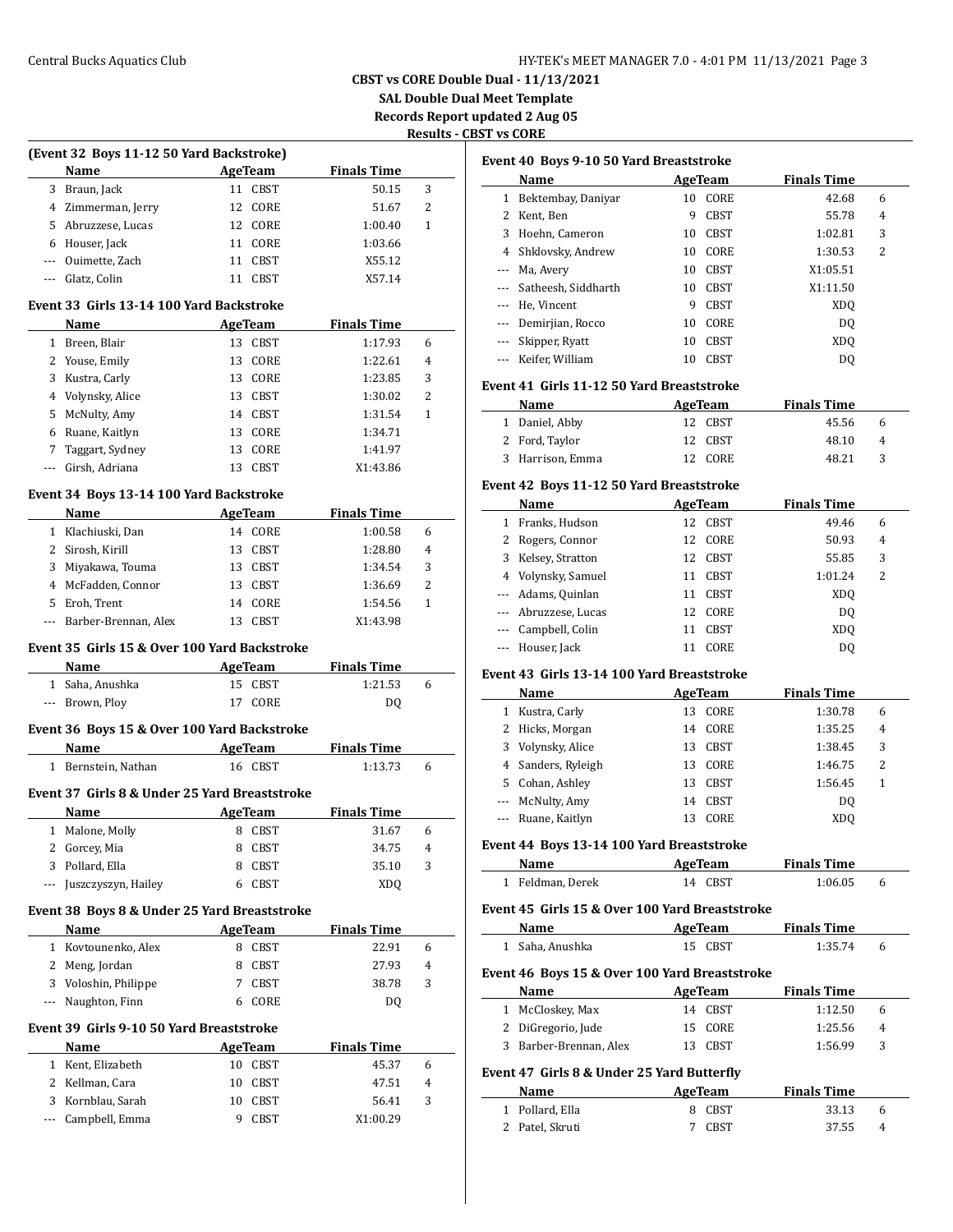**SAL Double Dual Meet Template**

**Records Report updated 2 Aug 05**

| <b>Results - CBST vs CORE</b> |  |  |  |
|-------------------------------|--|--|--|
|-------------------------------|--|--|--|

|     | (Event 47 Girls 8 & Under 25 Yard Butterfly) |                            |                    |   |
|-----|----------------------------------------------|----------------------------|--------------------|---|
|     | Name                                         | <b>AgeTeam</b>             | <b>Finals Time</b> |   |
|     | --- Ouimette, Emma                           | 8 CBST                     | X27.54             |   |
|     | --- Pluff, McKinleigh                        | 8<br><b>CBST</b>           | X35.12             |   |
|     | --- Olson, Phoebe                            | 6 CBST                     | XDQ                |   |
|     | --- Rocchi, Lia                              | $7^{\circ}$<br><b>CBST</b> | <b>XDQ</b>         |   |
|     | --- Malone, Molly                            | <b>CBST</b><br>8           | DQ                 |   |
|     | Event 48 Boys 8 & Under 25 Yard Butterfly    |                            |                    |   |
|     | Name                                         | <b>AgeTeam</b>             | <b>Finals Time</b> |   |
|     | 1 Kovtounenko, Alex                          | <b>CBST</b><br>8           | 16.31              | 6 |
|     | Cunningham, Andrew                           | 8 CBST                     | DQ                 |   |
|     | Event 49 Girls 9-10 50 Yard Butterfly        |                            |                    |   |
|     | Name                                         | <b>AgeTeam</b>             | <b>Finals Time</b> |   |
|     | 1 Freer, Juliet                              | 10 CBST                    | 47.56              | 6 |
|     | 2 Tomlinson, Harper                          | 10<br><b>CBST</b>          | 47.84              | 4 |
|     | 3 Kellman, Cara                              | 10<br><b>CBST</b>          | 49.13              | 3 |
|     | 4 Rogers, Brielle                            | 10 CORE                    | 1:08.61            | 2 |
|     | --- Kelsev, Brin                             | 10 CBST                    | X50.15             |   |
|     | Event 50 Boys 9-10 50 Yard Butterfly         |                            |                    |   |
|     | Name                                         | <b>AgeTeam</b>             | <b>Finals Time</b> |   |
|     | 1 Keifer, William                            | 10 CBST                    | 49.62              | 6 |
|     | 2 Kent, Ben                                  | 9<br><b>CBST</b>           | 50.25              | 4 |
|     | 3 Shamlian, Liam                             | CORE<br>9                  | 1:05.81            | 3 |
|     | 4 Meehan, Rylan                              | CBST<br>10                 | 1:12.33            | 2 |
|     | --- Demirjian, Rocco                         | CORE<br>10                 | DQ                 |   |
|     |                                              |                            |                    |   |
|     | Event 51 Girls 11-12 50 Yard Butterfly       |                            |                    |   |
|     |                                              |                            |                    |   |
|     | <b>Name</b>                                  | <b>AgeTeam</b>             | <b>Finals Time</b> |   |
|     | 1 Thierolf, Cailyn                           | 12 CBST                    | 38.54              | 6 |
|     | 2 Voloshin, Elizabeth                        | 12 CBST                    | 46.31              | 4 |
|     | 3 Rutkowski, Rutkowski                       | 11<br><b>CBST</b>          | 46.72              | 3 |
|     | --- Demirjian, Lucea                         | 12 CORE                    | DQ                 |   |
|     | Event 52 Boys 11-12 50 Yard Butterfly        |                            |                    |   |
|     | Name                                         | AgeTeam                    | <b>Finals Time</b> |   |
|     | 1 Ardeljan, Damjan                           | 11 CBST                    | 40.65              | 6 |
|     | 2 Rogers, Connor                             | 12 CORE                    | 49.45              | 4 |
|     | 3 DiGregorio, Jonah                          | 11 CORE                    | 53.46              | 3 |
|     | 4 Braun, Jack                                | 11 CBST                    | 57.80              | 2 |
| 5   | Glatz, Colin                                 | 11<br>CBST                 | 1:01.40            | 1 |
| --- | Horchheimer, Marcus                          | CBST<br>11                 | X52.86             |   |
| --- | Ouimette, Zach                               | 11<br>CBST                 | X1:09.89           |   |
|     | Event 53 Girls 13-14 100 Yard Butterfly      |                            |                    |   |
|     | <b>Name</b>                                  | AgeTeam                    | <b>Finals Time</b> |   |
|     | 1 Olson, Zoey                                | 13<br>CBST                 | 1:13.98            | 6 |
|     | 2 Murphy, Sydney                             | 13<br>CORE                 | 1:17.99            | 4 |
|     | 3 Hicks, Morgan                              | CORE<br>14                 | 1:33.64            | 3 |
|     | 4 Cohan, Ashley                              | <b>CBST</b><br>13          | 1:59.15            | 2 |
|     | --- Dous, Erin                               | 14<br>CBST                 | DQ                 |   |
|     | Event 54 Boys 13-14 100 Yard Butterfly       |                            |                    |   |
|     | Name                                         | <b>AgeTeam</b>             | <b>Finals Time</b> |   |
|     | 1 Klachiuski, Dan                            | 14 CORE                    | 1:02.50            | 6 |

## **Event 55 Girls 15 & Over 100 Yard Butterfly**

| Name             | AgeTeam | <b>Finals Time</b> |
|------------------|---------|--------------------|
| 1 Bristow, Sam   | 17 CORE | 1:10.11            |
| 2 Kelsey, Bryony | 15 CBST | 1:46.30<br>4       |

#### **Event 56 Boys 15 & Over 100 Yard Butterfly**

| Name                | AgeTeam | <b>Finals Time</b> |
|---------------------|---------|--------------------|
| 1 DiGregorio, Jude  | 15 CORE | 1:10.42            |
| 2 Bernstein, Nathan | 16 CBST | 1:20.16<br>4       |

### **Event 57 Girls 8 & Under 50 Yard Freestyle**

| Name              | AgeTeam     | <b>Finals Time</b> |   |
|-------------------|-------------|--------------------|---|
| 1 Gorcey, Mia     | 8 CBST      | 53.38              | h |
| 2 Abbott, Maya    | 8 CBST      | 59.23              | 4 |
| 3 Rocchi, Lia     | 7 CBST      | 1:00.87            | 3 |
| --- Smith, Carsyn | <b>CBST</b> | X1:02.38           |   |

#### **Event 58 Boys 8 & Under 50 Yard Freestyle**

| <b>Name</b>     | AgeTeam | <b>Finals Time</b> |  |
|-----------------|---------|--------------------|--|
| 1 Swain, Xander | 7 CBST  | 53.39              |  |

#### **Event 59 Girls 9-10 50 Yard Freestyle**

|              | Name             |    | AgeTeam     | <b>Finals Time</b> |   |  |
|--------------|------------------|----|-------------|--------------------|---|--|
| $\mathbf{1}$ | Olson, Kaia      | 10 | <b>CBST</b> | 37.71              | 6 |  |
| 2            | Adams, Adelaide  | 10 | <b>CBST</b> | 39.92              | 4 |  |
| 3            | Davis, Addie     | 10 | <b>CBST</b> | 41.13              | 3 |  |
| 4            | Rogers, Brielle  | 10 | CORE        | 56.25              | 2 |  |
|              | Kelsey, Brin     | 10 | <b>CBST</b> | X43.22             |   |  |
|              | Miyakawa, Emma   | 10 | <b>CBST</b> | X44.26             |   |  |
|              | Thierolf, Dara   | 10 | <b>CBST</b> | X45.18             |   |  |
|              | Cook, Gabriella  | 10 | <b>CBST</b> | X47.03             |   |  |
|              | Lennon, Rory     | 9  | <b>CBST</b> | X47.61             |   |  |
| $\cdots$     | Kotlyarenko, Ava | 9  | <b>CBST</b> | X47.80             |   |  |
| $---$        | Al-Haddadin, Tia | 10 | <b>CBST</b> | X48.35             |   |  |
|              | Moraca, Liv      | 9  | <b>CBST</b> | X56.38             |   |  |

#### **Event 60 Boys 9-10 50 Yard Freestyle**

|       | Name                    |    | AgeTeam     | <b>Finals Time</b> |   |
|-------|-------------------------|----|-------------|--------------------|---|
|       | 1 Scribner, Thomas      | 10 | <b>CBST</b> | 35.61              | 6 |
|       | 2 Hoehn, Cameron        | 10 | <b>CBST</b> | 43.84              | 4 |
| 3     | Gitman, Andrew          | 10 | <b>CBST</b> | 48.21              | 3 |
| 4     | Miller, Tre             | 10 | CORE        | 52.87              | 2 |
|       | 5 Demirjian, Rocco      | 10 | CORE        | 53.45              | 1 |
|       | --- Breiland, Jack      | 10 | <b>CBST</b> | X41.37             |   |
|       | Skipper, Ryatt          | 10 | <b>CBST</b> | X44.87             |   |
|       | --- Sutton, Zack        | 10 | <b>CBST</b> | X47.57             |   |
| $---$ | Meehan, Rylan           | 10 | <b>CBST</b> | X49.49             |   |
|       | --- Satheesh, Siddharth | 10 | CBST        | X51.49             |   |

#### **Event 61 Girls 11-12 50 Yard Freestyle**

|  | Name                   |     | AgeTeam     | <b>Finals Time</b> |   |  |
|--|------------------------|-----|-------------|--------------------|---|--|
|  | 1 Voloshin, Elizabeth  | 12. | CBST        | 37.15              | 6 |  |
|  | 2 Rutkowski, Rutkowski |     | 11 CBST     | 37.77              | 4 |  |
|  | 3 Demirjian, Lucea     | 12. | CORE        | 41.68              | 3 |  |
|  | 4 Zimmerman, Taylor    |     | CBST        | 44.65              | 2 |  |
|  | 5 Voloshin, Isabella   |     | <b>CBST</b> | 47.35              |   |  |
|  |                        |     |             |                    |   |  |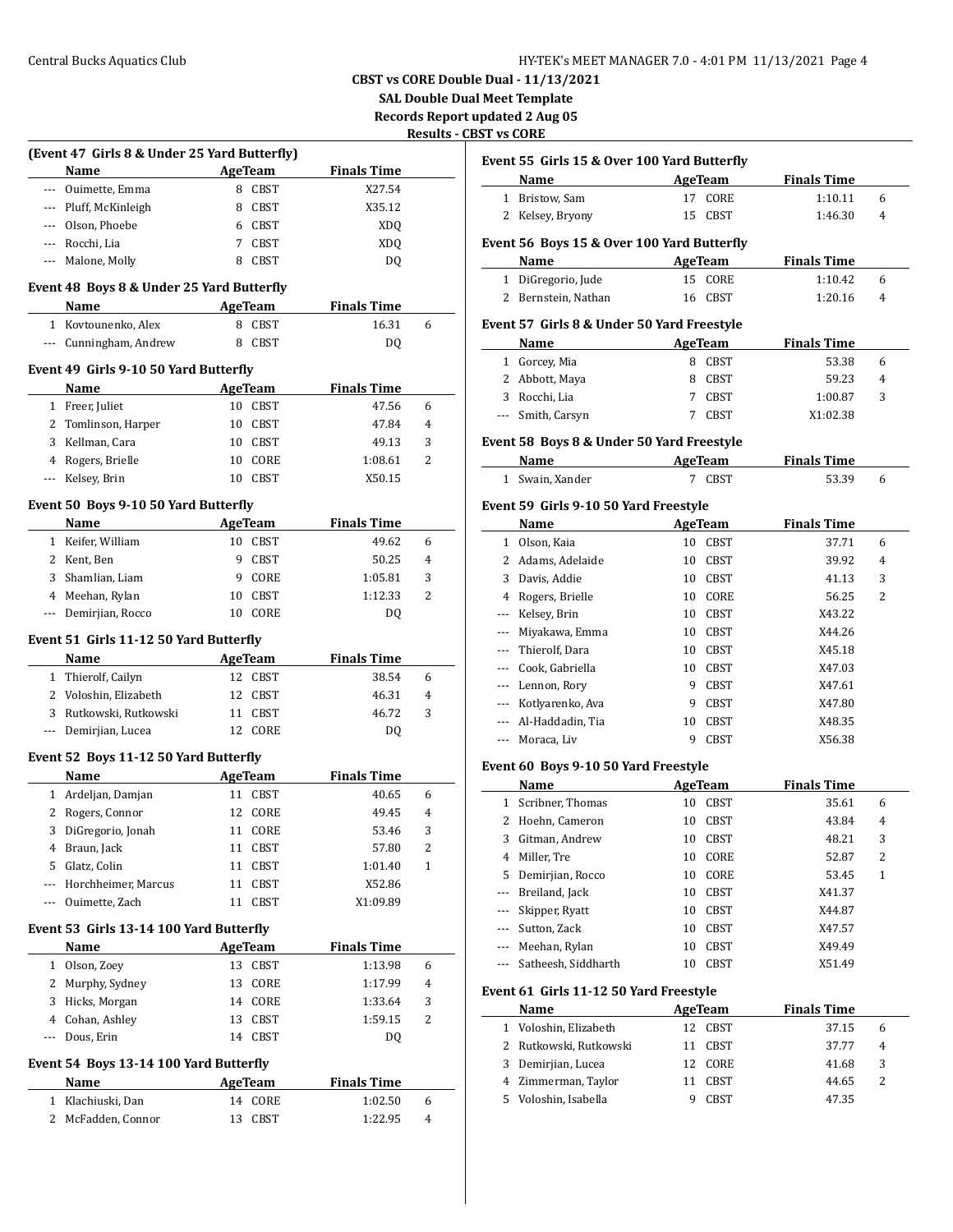**SAL Double Dual Meet Template**

**Records Report updated 2 Aug 05**

 $\frac{1}{2}$ 

 $\frac{1}{2}$ 

 $\sim$ 

 $\sim$ 

 $\overline{\phantom{0}}$ 

**RST** v

|                |                                               |    |                |                    | <b>Results - CB</b> |
|----------------|-----------------------------------------------|----|----------------|--------------------|---------------------|
|                | Event 62 Boys 11-12 50 Yard Freestyle         |    |                |                    |                     |
|                | Name                                          |    | <b>AgeTeam</b> | <b>Finals Time</b> |                     |
|                | 1 Franks, Hudson                              |    | 12 CBST        | 38.83              | 6                   |
|                | 2 DiGregorio, Jonah                           |    | 11 CORE        | 38.92              | 4                   |
|                | 3 Kelsey, Stratton                            |    | 12 CBST        | 41.22              | 3                   |
|                | 4 Horchheimer, Marcus                         |    | 11 CBST        | 46.64              | 2                   |
|                | 5 Houser, Jack                                |    | 11 CORE        | 1:08.41            | $\mathbf{1}$        |
|                | --- Ouimette, Zach                            |    | 11 CBST        | X47.17             |                     |
|                | --- Glatz, Colin                              |    | 11 CBST        | X57.41             |                     |
|                | Event 63 Girls 13-14 50 Yard Freestyle        |    |                |                    |                     |
|                | Name                                          |    | AgeTeam        | <b>Finals Time</b> |                     |
| $\mathbf{1}$   | Woodman, Natalie                              |    | 14 CORE        | 29.31              | 6                   |
| 2              |                                               |    |                |                    | 4                   |
|                | Dous, Erin                                    |    | 14 CBST        | 33.02              |                     |
| 3              | Taggart, Sydney                               |    | 13 CORE        | 38.47              |                     |
| $\overline{4}$ | Sanders, Ryleigh                              |    | 13 CORE        | 39.05              | 3                   |
|                | 5 Girsh, Adriana                              |    | 13 CBST        | 39.35              | 2                   |
|                | 6 Sjostedt, Zofia                             |    | 13 CBST        | 39.52              | $\mathbf{1}$        |
| 7              | Kitzmiller, Ruby                              |    | 14 CORE        | 46.09              |                     |
| 8              | Pilgrim, Isabella                             |    | 14 CORE        | 51.24              |                     |
|                | Event 64 Boys 13-14 50 Yard Freestyle         |    |                |                    |                     |
|                | Name                                          |    | <b>AgeTeam</b> | <b>Finals Time</b> |                     |
|                | 1 Klachiuski, Dan                             |    | 14 CORE        | 25.74              | 6                   |
| 2              | Sirosh, Kirill                                |    | 13 CBST        | 31.61              | 4                   |
| 3              | McFadden, Connor                              |    | 13 CBST        | 32.80              | 3                   |
| 4              | Miyakawa, Touma                               |    | 13 CBST        | 35.43              | 2                   |
| 5              | Eroh, Trent                                   |    | 14 CORE        | 37.99              | 1                   |
|                | 6 Shinn, Nico                                 |    | 13 CORE        | 44.68              |                     |
|                | Barber-Brennan, Alex                          |    | 13 CBST        | X37.25             |                     |
|                | Event 65 Girls 15 & Over 100 Yard Freestyle   |    |                |                    |                     |
|                | Name                                          |    | <b>AgeTeam</b> | <b>Finals Time</b> |                     |
|                | 1 Bristow, Sam                                |    | 17 CORE        | 1:02.13            | 6                   |
| 2              | Kelsey, Bryony                                |    | 15 CBST        | 1:31.83            | 4                   |
| 3              | Brown, Ploy                                   |    | 17 CORE        | 1:47.47            | 3                   |
|                | Event 66 Boys 15 & Over 100 Yard Freestyle    |    |                |                    |                     |
|                | Name                                          |    | <b>AgeTeam</b> | <b>Finals Time</b> |                     |
| 1              | McGrath, Francis                              |    | 15 CBST        | 54.27              | 6                   |
| 2              | Feldman, Derek                                |    | 14 CBST        | 59.36              | 4                   |
| 3              | DiGregorio, Jude                              |    | 15 CORE        | 1:04.68            | 3                   |
| 4              | Bernstein, Nathan                             | 16 | CBST           | 1:05.46            | 2                   |
| 5              | Florenzano, Garrett                           | 18 | CORE           | 1:24.72            | $\mathbf{1}$        |
|                | <b>Event 67 Girls 9-10 100 Yard IM</b>        |    |                |                    |                     |
|                | Name                                          |    | AgeTeam        | <b>Finals Time</b> |                     |
| 1              | Kent, Elizabeth                               |    | 10 CBST        | 1:27.10            | 6                   |
| 2              | Vairo, Eva                                    | 10 | CBST           | 1:38.97            | 4                   |
| 3              | Kotlyarenko, Ava                              | 9  | CBST           | 1:49.98            | 3                   |
| ---            | Miyakawa, Emma                                | 10 | CBST           | X2:00.98           |                     |
|                |                                               |    |                |                    |                     |
|                | <b>Event 68 Boys 9-10 100 Yard IM</b><br>Name |    | <b>AgeTeam</b> | <b>Finals Time</b> |                     |
| $\mathbf{1}$   | Bektembay, Daniyar                            |    | 10 CORE        | 1:20.47            | 6                   |
|                |                                               |    |                |                    |                     |
| 2              | Scribner, Thomas                              | 10 | CBST           | 1:39.15            | 4                   |
| 3              | Hoehn, Cameron                                | 10 | CBST           | 2:05.36            | 3                   |

|              | <b>ST</b> vs CORE                                  |         |                  |                                           |   |
|--------------|----------------------------------------------------|---------|------------------|-------------------------------------------|---|
|              | --- Gitman, Andrew                                 |         | 10 CBST          | X2:11.92                                  |   |
| ---          | Shamlian, Liam                                     | 9       | CORE             | DQ                                        |   |
|              | --- Breiland, Jack                                 | 10      | CBST             | XDQ                                       |   |
|              | --- Franks, Tucker                                 | 10      | CBST             | DQ                                        |   |
|              | Event 69  Girls 11-12 100 Yard IM                  |         |                  |                                           |   |
|              | Name                                               |         | <b>AgeTeam</b>   | <b>Finals Time</b>                        |   |
|              | 1 Daniel, Abby                                     |         | 12 CBST          | 1:30.18                                   | 6 |
|              | 2 Thierolf, Cailyn                                 |         | 12 CBST          | 1:33.91                                   | 4 |
|              | 3 Harrison, Emma                                   |         | 12 CORE          | 1:38.85                                   | 3 |
|              | 4 Zimmerman, Taylor                                |         | 11 CBST          | 1:48.69                                   | 2 |
|              | 5 Vollrath, Luke                                   |         | 10 CBST          | 2:00.16                                   |   |
|              |                                                    |         |                  |                                           |   |
|              | Event 70 Boys 11-12 100 Yard IM                    |         |                  |                                           |   |
|              | Name                                               |         | <b>AgeTeam</b>   | <b>Finals Time</b>                        |   |
|              | 1 Kovtounenko, Andrew                              | 11      | CBST             | 1:07.59                                   | 6 |
|              | 2 Riegel, Jack                                     | 12      | CBST             | 1:12.18                                   | 4 |
|              | 3 DiGregorio, Jonah                                | 11      | CORE             | 1:44.87                                   | 3 |
| ---          | Campbell, Colin                                    | 11      | <b>CBST</b>      | DQ                                        |   |
|              | Event 71  Girls 13-14 200 Yard IM                  |         |                  |                                           |   |
|              | <b>Name</b>                                        |         | AgeTeam          | <b>Finals Time</b>                        |   |
| $\mathbf{1}$ | Breen, Blair                                       |         | 13 CBST          | 2:44.79                                   | 6 |
|              | 2 Olson, Zoey                                      |         | 13 CBST          | 2:48.61                                   | 4 |
|              | 3 Youse, Emily                                     |         | 13 CORE          | 3:00.93                                   | 3 |
|              | 4 Dous, Erin                                       |         | 14 CBST          | 3:08.29                                   | 2 |
|              | Event 72 Boys 13-14 200 Yard IM                    |         |                  |                                           |   |
|              | Name                                               |         | AgeTeam          | <b>Finals Time</b>                        |   |
| $\mathbf{1}$ | McCloskey, Max                                     | 14      | CBST             | 2:21.54                                   | 6 |
| 2            | Jin, Max                                           |         | 13 CBST          | 2:52.72                                   | 4 |
|              |                                                    |         |                  |                                           |   |
|              | Event 74  Boys 15 & Over 200 Yard IM<br>Name       | AgeTeam |                  | <b>Finals Time</b>                        |   |
| 1            | McGrath, Francis                                   |         | 15 CBST          | 2:24.77                                   | 6 |
|              |                                                    |         |                  |                                           |   |
|              | Event 75  Girls 8 & Under 100 Yard Freestyle Relay |         |                  |                                           |   |
|              | Team                                               |         | Relay            | <b>Finals Time</b>                        |   |
|              | 1 CBST                                             |         | A                | 1:42.95                                   | 8 |
|              | 1) Patel, Skruti 7                                 |         | 2) Rocchi, Lia 7 |                                           |   |
|              | 3) Smith, Carsyn 7                                 |         |                  | 4) Malone, Molly 8                        |   |
| 2            | CBST<br>1) Olson, Phoebe 6                         |         | B                | 1:45.14<br>2) Juszczyszyn, Hailey 6       | 4 |
|              | 3) Gorcey, Mia 8                                   |         |                  | 4) Abbott, Maya 8                         |   |
|              |                                                    |         |                  |                                           |   |
|              | Event 76  Boys 8 & Under 100 Yard Freestyle Relay  |         |                  |                                           |   |
|              | Team                                               |         | <b>Relay</b>     | <u>Finals Time</u>                        |   |
| 1            | CBST                                               |         | A                | 1:22.88                                   | 8 |
|              | 1) Swain, Xander 7                                 |         |                  | 2) Meng, Jordan 8                         |   |
|              | 3) Wagner, Jay 8                                   |         |                  | 4) Kovtounenko, Alex 8                    |   |
| 2            | CBST                                               |         | B                | 1:52.87                                   | 4 |
|              | 1) Voloshin, Philippe 7<br>3) Cunningham, Andrew 8 |         |                  | 2) Campbell, Liam 7<br>4) Corino, Chase 8 |   |
|              |                                                    |         |                  |                                           |   |
|              | Event 77 Girls 9-10 200 Yard Freestyle Relay       |         |                  |                                           |   |
|              | Team                                               |         | Relay            | <b>Finals Time</b>                        |   |
| 1            | <b>CBST</b>                                        |         | A                | 2:44.10                                   | 8 |
|              | 1) Freer, Juliet 10                                |         |                  | 2) Davis, Addie 10                        |   |
|              | 3) Kornblau, Sarah 10                              |         |                  | 4) Kelsey, Brin 10                        |   |
|              |                                                    |         |                  |                                           |   |